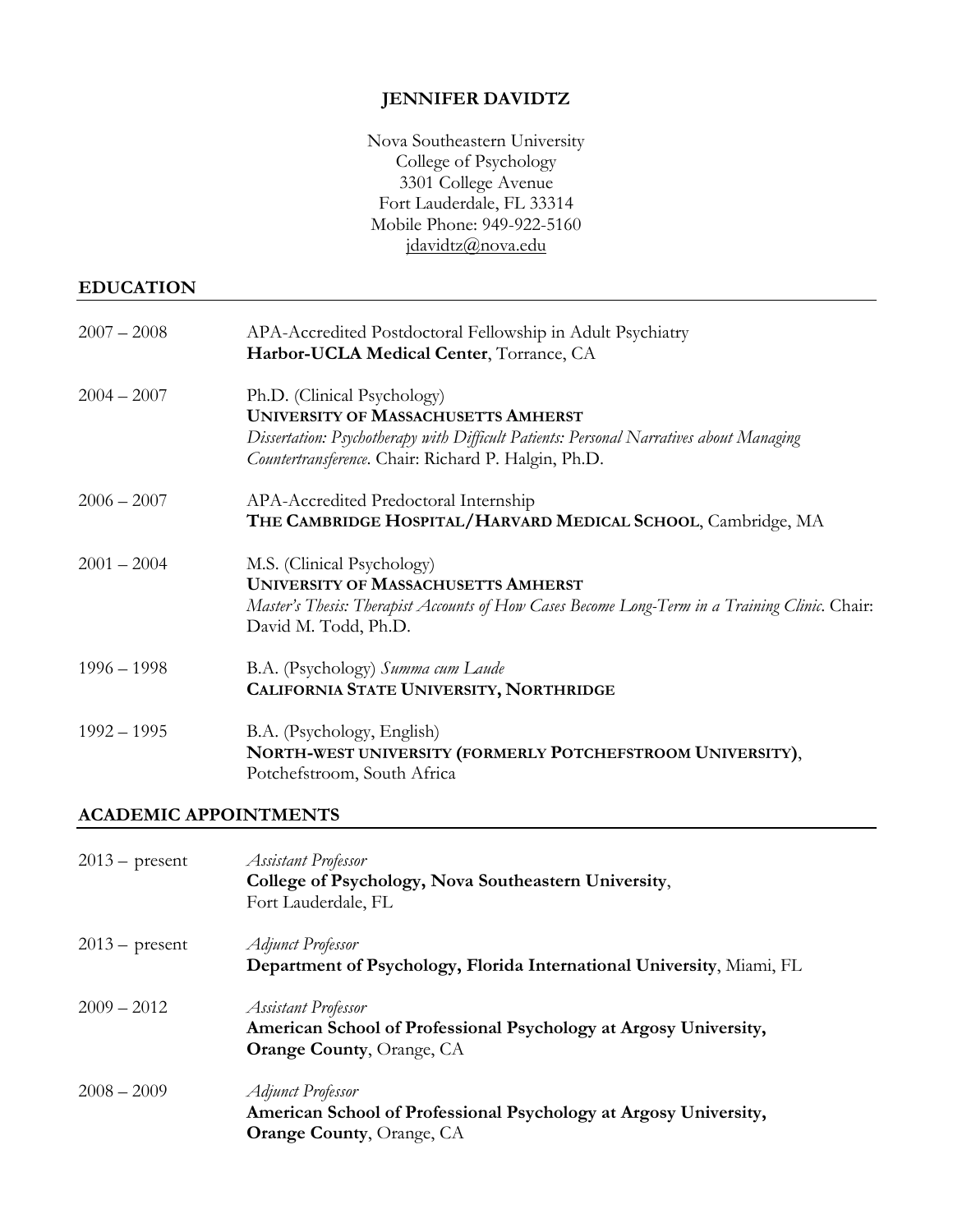| $2006 - 2007$ | Clinical Fellow                                  |
|---------------|--------------------------------------------------|
|               | Harvard Medical School, Cambridge, MA            |
|               | Division of Psychology, Department of Psychiatry |
| 2005          | Adjunct Instructor                               |
|               | Smith College, Northampton, MA                   |
|               | Department of Psychology                         |
|               |                                                  |

## **LICENSURE**

| 2013 | Florida Board of Psychology, License Number PY 8743      |
|------|----------------------------------------------------------|
| 2009 | California Board of Psychology, License Number PSY 22535 |

## **AWARDS AND HONORS**

| 2018          | <b>SGA Professor of the Year</b>                                                |
|---------------|---------------------------------------------------------------------------------|
| 2005          | Award for Recognition of Service and Outstanding Contribution to the Clinical   |
|               | Psychology Division and Program - University of Massachusetts, Amherst          |
| 2005          | Recognition for Excellence in Teaching - University of Massachusetts Continuing |
|               | Education                                                                       |
| 1999          | Delmar T. Nicks Award for Excellence in Scholarship and Performance in          |
|               | Psychology - California State University, Northridge                            |
| 1998          | Associated Students Merit Scholarship - California State University, Northridge |
| $1996 - 1998$ | Dean's List, Arts and Sciences - California State University, Northridge        |
|               |                                                                                 |

## **GRANTS**

2015 - 2017 *I think therefore I can: The role of self-efficacy in exposure to contamination* President's Faculty Research Development Grant, Nova Southeastern University PI (\$12,998.21) The purpose of this study is to examine the impact of a self-efficacy manipulation in the domain of contamination, and to test whether increasing self-efficacy leads to greater willingness to contact perceived contaminants.

## **ADMINISTRATIVE EXPERIENCE**

2017 – present *Director of Internship Training*

**Psychology Services Center, Nova Southeastern University**, Fort Lauderdale, FL Direct and administer the Psychology Services Center Internship Program, including oversight of day-to-day operations, intern selection, tracking intern hours and leave, intern performance monitoring and due process, and managing internship publications; maintain standards of APA accreditation and membership in the Association of Psychology Postdoctoral and Internship Centers (APPIC) by insuring and maintaining full compliance with APA's Standards of Accreditation implementing regulations, and coordinating and communicating with appropriate credentialing agencies and maintaining reporting requirements; chair the PSC Internship training committee meetings to facilitate development and implementation of the internship program; develop and monitor the budget and resources for the internship program; collaborate on management of training calendar and internship test holdings.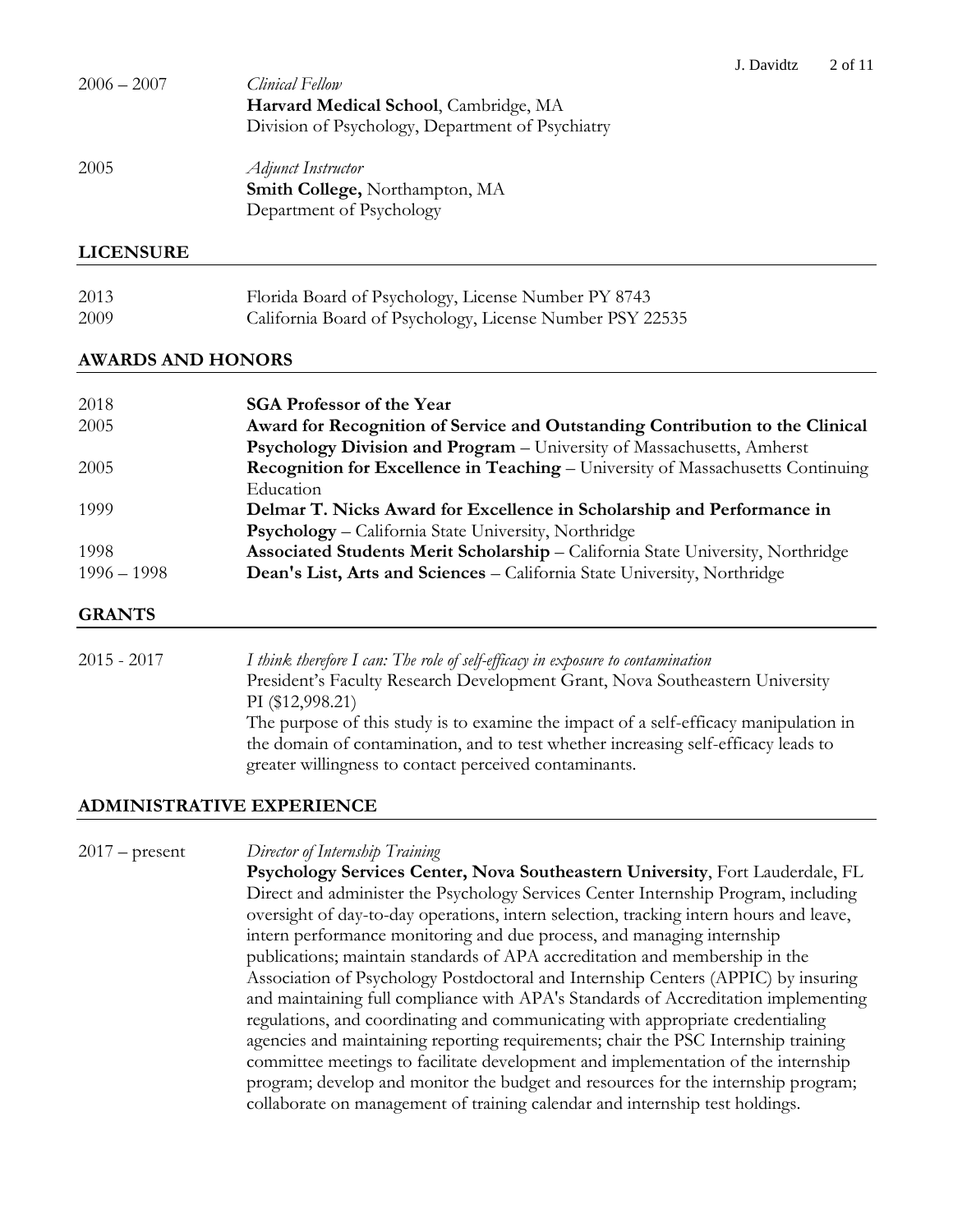| $2017$ – present | Program Director and Clinical Supervisor<br>Psychological Services for the Emotionally Distressed (PSED), College of<br>Psychology, Nova Southeastern University, Fort Lauderdale, FL<br>Oversee all administrative operations and provide weekly individual and group<br>supervision and didactic training to practicum students providing services in this<br>specialty clinic within the Psychology Services Center (PSC).                                                                                                                                                                                                                                           |
|------------------|-------------------------------------------------------------------------------------------------------------------------------------------------------------------------------------------------------------------------------------------------------------------------------------------------------------------------------------------------------------------------------------------------------------------------------------------------------------------------------------------------------------------------------------------------------------------------------------------------------------------------------------------------------------------------|
| $2017$ – present | Coordinator<br>Long Term Mental Illness Concentration (LTMI), Department of Clinical and<br>School Psychology, College of Psychology, Nova Southeastern University, Fort<br>Lauderdale, FL<br>Provide primary academic and scholarly mentorship for doctoral students in the LTMI<br>concentration, teach elective courses in the concentration, collaborate with<br>Department of Clinical Training to ensure LTMI-relevant practicum placements for<br>students in the concentration.                                                                                                                                                                                 |
| $2011 - 2012$    | Internship Consortium Coordinator/Interim Training Director<br>Southern California Internship Consortium (an affiliated internship of Argosy<br>University, Orange County), Orange, CA<br>Chaired committee charged with developing a predoctoral psychology internship<br>consortium; conducted outreach to potential member agencies and secured two<br>member agencies with funding for first training year; participated in monthly system-<br>wide Consortium Director conference calls; prepared APPIC membership application<br>and all supporting documentation; in all of the above, reported directly to Dean of the<br>Clinical Psychology doctoral program. |
| $2010 - 2012$    | Chair<br><b>Student Professional Development Committee, Argosy University, Orange</b><br>County, Orange, CA<br>Chaired committee responsible for monitoring academic progress, professional<br>competence and behavior of students; guiding students in meeting the competencies<br>required of the profession; adjudicating referrals of students who were not meeting<br>those competencies; and developing and overseeing remediation plans to address areas<br>of concern.                                                                                                                                                                                          |
| $2007 - 2008$    | <b>Associate Director</b><br>Cognitive-Behavioral Therapy Clinic; Harbor-UCLA Medical Center,<br>Torrance, CA<br>Managed all referrals for CBT Clinic; provided individual and group supervision to<br>psychology externs; provided administrative support for DBT Consultation team; co-<br>taught advanced CBT course. In addition, served as Acting Director for 3 months<br>while director was on maternity leave and, as such, managed all daily operations of the<br>clinic; led DBT consultation team; and served as primary instructor for advanced CBT<br>course.                                                                                              |
| $2005 - 2006$    | Clinic Coordinator<br>Psychological Services Center; University of Massachusetts Amherst<br>Assisted the Clinic Director with supervision of the intake team and case assignment;<br>supervised phone screens; supervised initial intakes conducted by clinical psychology<br>trainees; and acted as liaison between graduate students and clinical supervisors.                                                                                                                                                                                                                                                                                                        |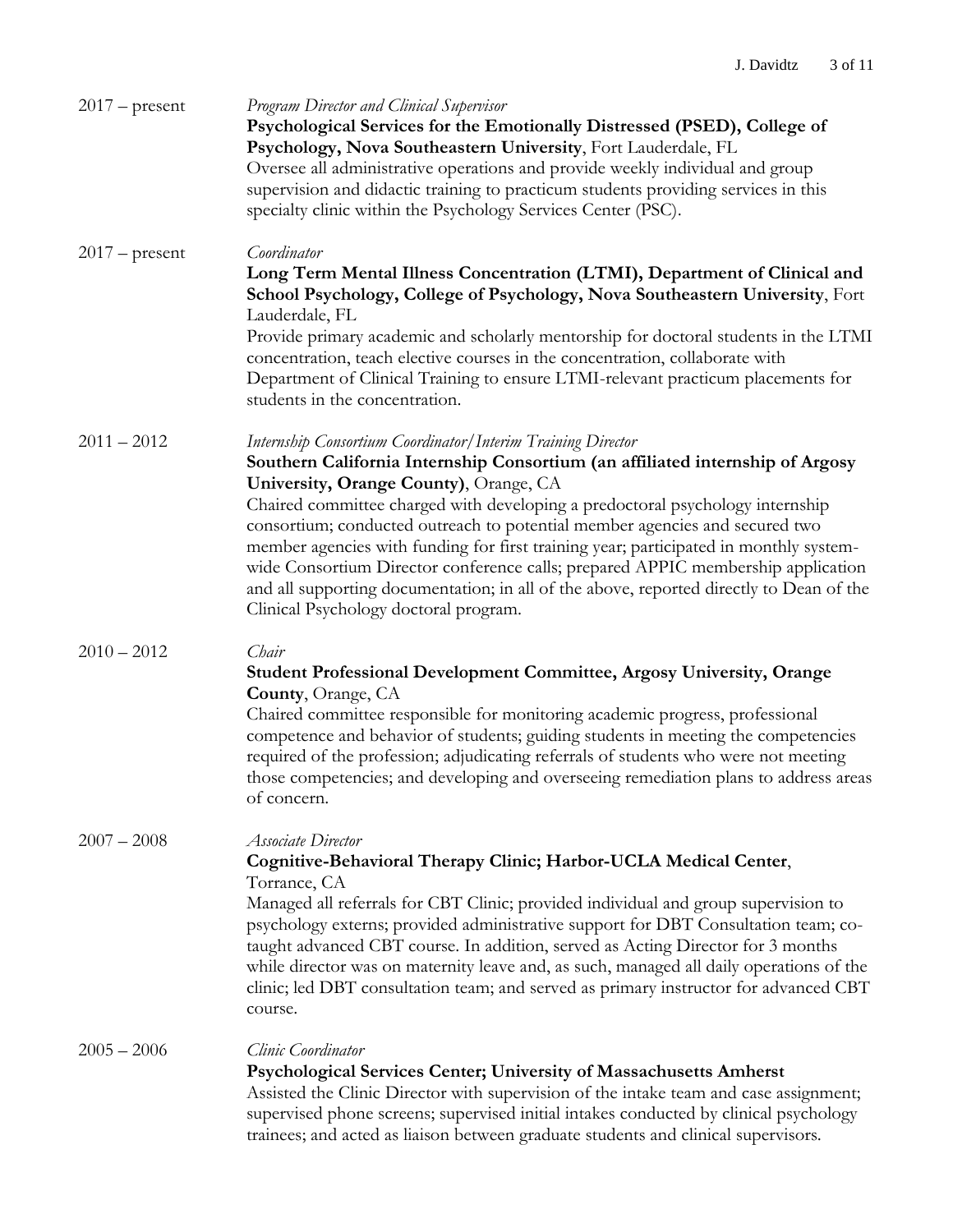# **CLINICAL EXPERIENCE**

| Supervision:                    |                                                                                                                                                                                                                                                                                            |
|---------------------------------|--------------------------------------------------------------------------------------------------------------------------------------------------------------------------------------------------------------------------------------------------------------------------------------------|
| $8/2016 - 8/2017$               | Intensive Supervisor<br>College of Psychology, Nova Southeastern University, Fort Lauderdale, FL<br>Provide weekly intensive supervision to clinical psychology graduate students                                                                                                          |
| $1/2016 - 8/2016$               | <b>Clinical Supervisor, Acting Program Director (PSED)</b><br>College of Psychology, Nova Southeastern University, Fort Lauderdale, FL<br>Provide weekly individual and group supervision to practicum students                                                                            |
| $2/2014 - 8/2016$               | <b>Clinical Supervisor</b><br>The South Florida Consortium Internship Program, Fort Lauderdale, FL<br>Provide primary psychotherapy and assessment supervision for the outpatient rotation<br>for predoctoral psychology interns placed at Henderson Behavioral Health                     |
| $2/2014 - 8/2016$               | Primary Site Supervisor<br>Henderson Behavioral Health Practicum, Fort Lauderdale, FL<br>Provide primary psychotherapy and assessment supervision for psychotherapy<br>practicum students in a community mental health clinic                                                              |
| $2009 - 2012$                   | <b>Clinical Supervisor</b><br>Argosy University Therapeutic Assessment and Psychotherapy Service,<br>Orange, CA<br>Provided individual and group supervision for assessment and psychotherapy<br>practicum students in a community mental health clinic                                    |
| <b>Direct Service Provision</b> |                                                                                                                                                                                                                                                                                            |
| $2015$ – present                | Licensed Psychologist<br>Private Practice, Plantation, FL<br>Individual psychotherapy with adults with particular interest and expertise in complex<br>trauma, dissociation, personality disorders, and severe and persistent mental illness;<br>forensic evaluations and expert testimony |
| $2011 - 2012$                   | Licensed Psychologist<br>Private Practice, Orange, CA<br>Individual psychotherapy with adults with particular interest and expertise in mood<br>and anxiety disorders, eating disorders, borderline personality disorder, complex<br>trauma and severe and persistent mental illness       |
| $2009 - 2011$                   | Licensed Psychologist<br>Anxiety and Depression Center (Group Private Practice), Newport Beach, CA<br>Individual psychotherapy with adults specializing in cognitive-behavioral therapy and<br>dialectical behavior therapy                                                                |
| $2008 - 2009$                   | Research Psychologist<br>VA Greater Los Angeles Healthcare System/West Los Angeles Healthcare<br><b>Center, Los Angeles, CA</b>                                                                                                                                                            |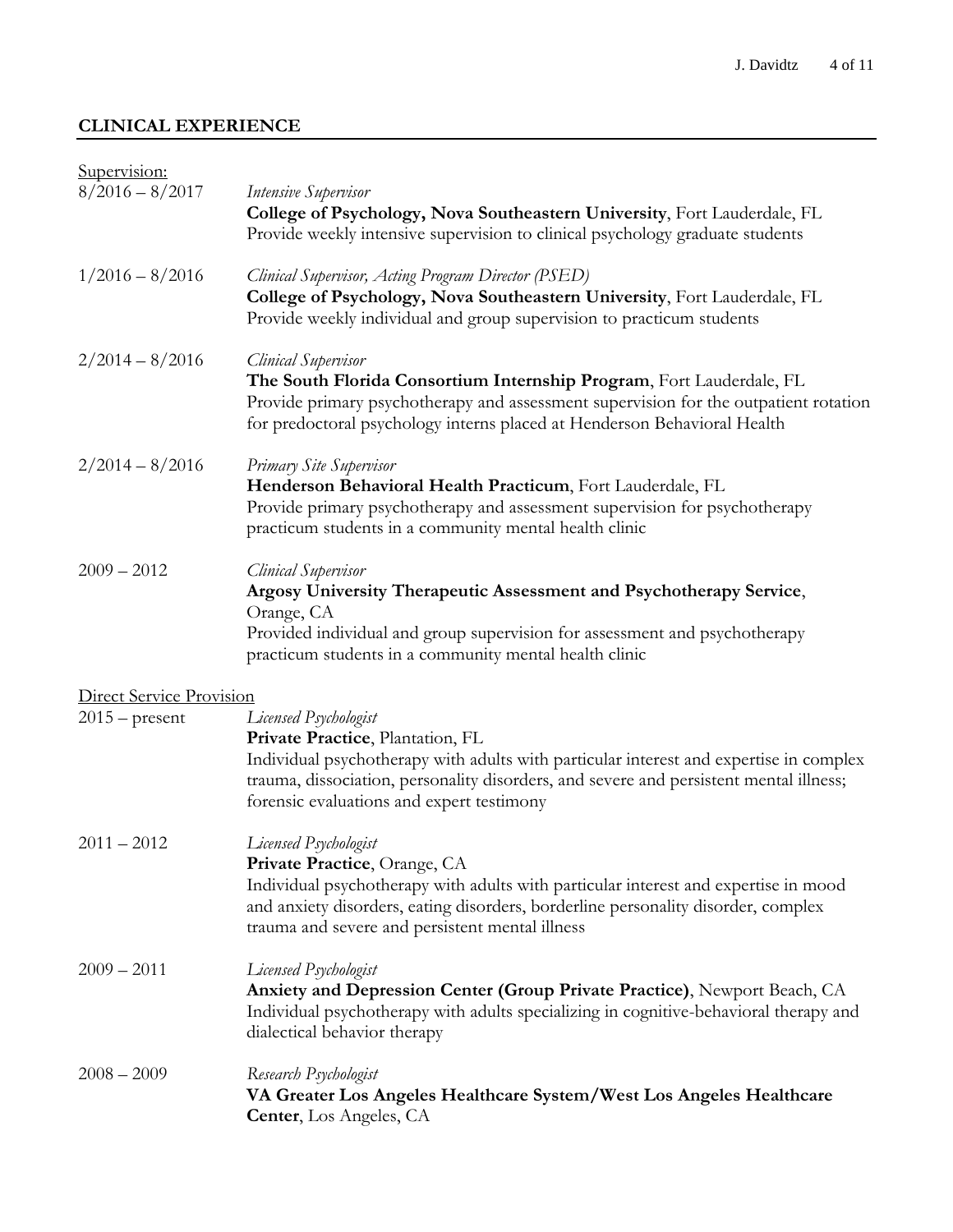Provided individual psychotherapy to patients in both treatment conditions of a federally-funded randomized controlled trial evaluating the effectiveness of cognitive behavioral therapy and supportive therapy for schizophrenia; participated in grant writing and other administrative aspects of the research study.

|               | Practicum, Internship, and Postdoctoral Training:                                         |
|---------------|-------------------------------------------------------------------------------------------|
| $2007 - 2008$ | Postdoctoral Fellow                                                                       |
|               | Harbor-UCLA Medical Center, Torrance, CA                                                  |
|               | APA-Accredited Postdoctoral Fellowship in Adult Psychiatry                                |
|               | <b>Cognitive Behavioral Therapy Clinic.</b>                                               |
|               | Conducted group and individual psychotherapy utilizing Cognitive Behavioral Therapy       |
|               | (CBT), Dialectical Behavior Therapy (DBT), and Cognitive Behavioral Analysis              |
|               | System of Psychotherapy (CBASP); supervised psychology externs; served as                 |
|               | Associate Director of Adult CBT Clinic; co-taught advanced CBT course.                    |
|               | <u>Acute Inpatient Psychiatric Service:</u>                                               |
|               | Served on interdisciplinary treatment team as primary therapist for individual patients   |
|               | from admission to discharge; conducted group psychotherapy; supervised psychology         |
|               | externs in psychological testing and report writing; co-taught assessment seminar.        |
| $2006 - 2007$ | Predoctoral Psychology Intern                                                             |
|               | The Cambridge Hospital/Harvard Medical School, Cambridge, MA                              |
|               | APA-Accredited Clinical Psychology Internship                                             |
|               | Adult Track: Acute Inpatient Service/ General Psychiatry Outpatient Service               |
|               | Conducted group therapy, psychological testing, and served as primary therapist           |
|               | interdisciplinary treatment team on acute psychiatric inpatient service; conducted        |
|               | comprehensive intake assessments and provided short and long-term individual              |
|               | psychotherapy for clinically diverse outpatient population; conducted comprehensive       |
|               | psychodiagnostic testing in both inpatient and outpatient settings.                       |
| $2003 - 2006$ | Practicum Student Clinician                                                               |
|               | Mount Holyoke College Counseling Service, South Hadley, MA                                |
|               | Conducted brief individual psychotherapy with young adults; co-facilitated a process      |
|               | group for young adult women with body image and eating concerns; served as                |
|               | emergency triage clinician one day per week, conducting safety assessments and            |
|               | mental status evaluations and providing crisis counseling; participated in treatment      |
|               | planning and disposition for individuals with urgent psychiatric needs; conducted         |
|               | outreach to student organizations and residence halls.                                    |
| 2005 (Summer) | Psychological Assessment and Group Therapy Trainee                                        |
|               | Park View Specialty Hospital Psychiatric Rehabilitation Unit, Springfield, MA             |
|               | Administered cognitive and projective tests and prepared integrated assessment            |
|               | reports; co-facilitated a Dialectical Behavior Therapy Skills Training group for forensic |
|               | patients with persistent severe mental illness, including psychotic disorders, severe     |
|               | personality disorders, and mood disorders; participated in weekly treatment team          |
|               | meetings, morning rounds, and monthly census meetings.                                    |
| $2001 - 2005$ | Clinician                                                                                 |
|               | Psychological Services Center, University of Massachusetts Amherst                        |
|               | Conducted brief and long-term individual and group psychotherapy with adults with a       |
|               | wide range of adjustment and psychological difficulties, including eating and weight      |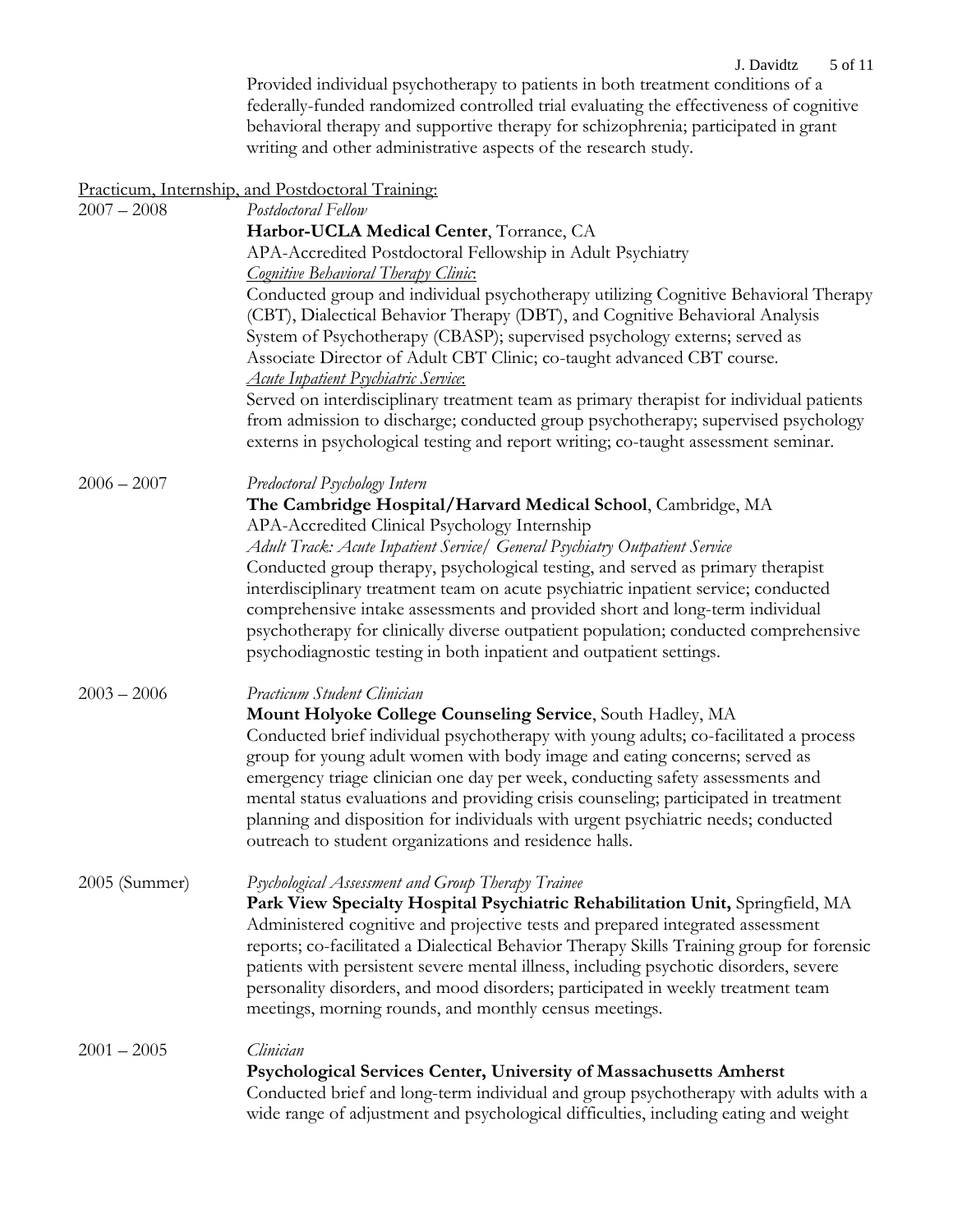#### J. Davidtz 6 of 11

concerns, bereavement, mood disorders, anxiety disorders, personality disorders, and physical and sexual abuse.

# 2002 – 2003 *Intake Clinician* **Psychological Services Center; University of Massachusetts Amherst** Conducted telephone and in-person screens with prospective clients and formulated descriptive summaries and treatment recommendations; presented cases and participated in case assignment at weekly intake team meetings. 1999 – 2000 *Clinical Volunteer* **Adult Outpatient Eating Disorder Program, Neuropsychiatric Institute and Hospital, University of California Los Angeles** Co-facilitated weekly 2-hour group therapy sessions, observed patients during meals and supported adherence to meal plans, documented patient progress, and participated

in weekly treatment planning meetings.

## **TEACHING EXPERIENCE**

Graduate Courses Clinical Interviewing Adult Psychopathology Cognitive Behavioral Theory and Therapy Cognitive Assessment Objective Personality Assessment Integrative Assessment Psychodiagnostic Practicum Seminar Therapy Practicum Seminar Adult Intervention I (Treatment of Clinical Disorders) Adult Intervention II (Treatment of Personality Disorders) Case Conceptualization Behavioral Assessment

Undergraduate Courses Abnormal Psychology Current Topics in Clinical Psychology (Online Junior Writing Seminar) Power Up for College Success Methods of Inquiry in Psychology (Lab Instructor)

Graduate Teaching Assistantships Introduction to Psychological Assessment (First-Year Graduate Course) Abnormal Psychology Elementary Psychology/Introduction to Psychology The Psychology of Exclusion and the Lesbian Experience

## **RESEARCH EXPERIENCE**

2008 – 2009 *Research Psychologist* **VA Greater Los Angeles Healthcare System/West Los Angeles Healthcare Center**, Los Angeles, CA Psychotherapy Research Program: *Cognitive-Behavioral Therapy in Veterans with Schizophrenia*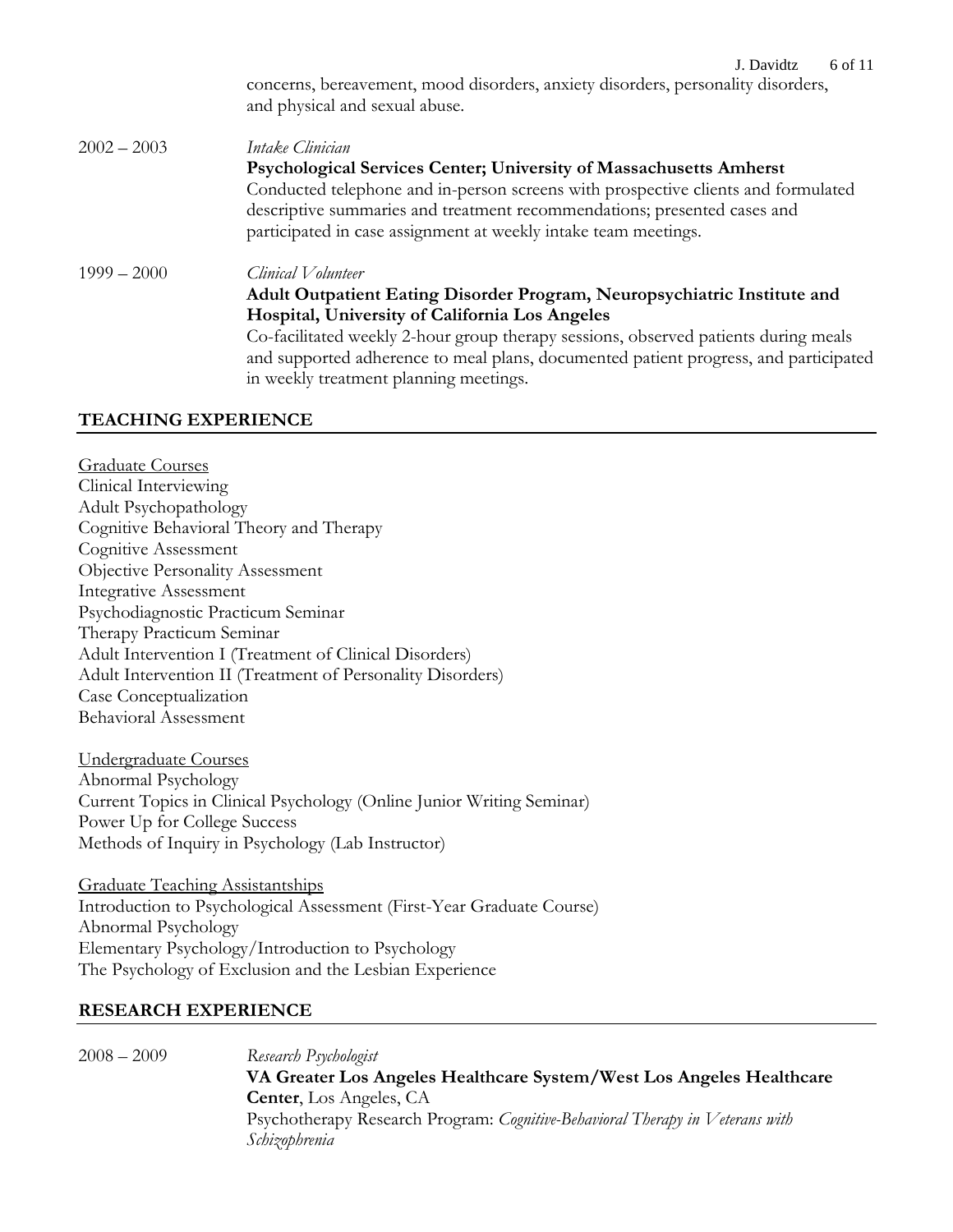| $2007 - 2008$   | Principal Investigator<br>Harbor-UCLA Medical Center, Torrance, CA<br>Program Evaluation Project: Operationalizing Fidelity to the Case Consultation Team Model:<br>A Process Evaluation of Four Dialectical Therapy Programs within the Los Angeles County<br>Department of Mental Health. |
|-----------------|---------------------------------------------------------------------------------------------------------------------------------------------------------------------------------------------------------------------------------------------------------------------------------------------|
| $2003$ (Spring) | Research Assistant<br>Center for Interdisciplinary Research on Families - University of<br>Massachusetts, Amherst, MA                                                                                                                                                                       |
| $2002 - 2003$   | Research Assistant<br>Early Behavior Development Project – University of Massachusetts, Amherst,<br>MA                                                                                                                                                                                      |
| $2000 - 2001$   | Research Assistant<br>Langley Porter Psychiatric Institute, Neurogenetics Laboratory – University of<br>California, San Francisco, CA                                                                                                                                                       |
| $1999 - 2000$   | Research Assistant<br>LA County Foster Care Study, Health Services Research Center - University of<br><b>California, Los Angeles, CA</b>                                                                                                                                                    |

# **SCHOLARLY CONTRIBUTIONS**

## *Publications*

Sciarrino, N., Hernandez, T., & **Davidtz, J.** (2018). *Understanding the biopsychosocial impact of neglect.* Springer.

Florence, S. & Davidtz, J. (2018). Twin Studies. In Frey, B. (Ed.) *The SAGE Encyclopedia of Educational Research, Measurement, and Evaluation.* Thousand Oaks, CA: SAGE Publications, Inc.

- Davidtz, J., Goddard, T., & Myers, R.R. (2015). Beyond Programs: Bolstering Continuums of Care during Mass Reentry. *Offender Programs Report: Social and Behavioral Rehabilitation in Prisons, Jails, and the Community*. 19(3), 33-48.
- Brochu, P., **Davidtz, J.**, & DiNardo, L. (2014, March). *Guest editorial for Eating Disorders Awareness Week.* Published in Sun Sentinel, Chicago Tribune, Naples Daily News.
- Davidtz, J. (2007). *Psychotherapy with difficult patients: Personal narratives about managing countertransference*. Interdisciplinary Dissertations and Theses. University of Massachusetts Amherst.

### *Presentations*

Davidtz, J. (2018, June). *The personal of the political: Reflections on practicing and supervising psychotherapy during the Trump Era.* Paper presented at the 34<sup>th</sup> annual meeting of the Society for the Exploration of Psychotherapy Integration, New York, NY.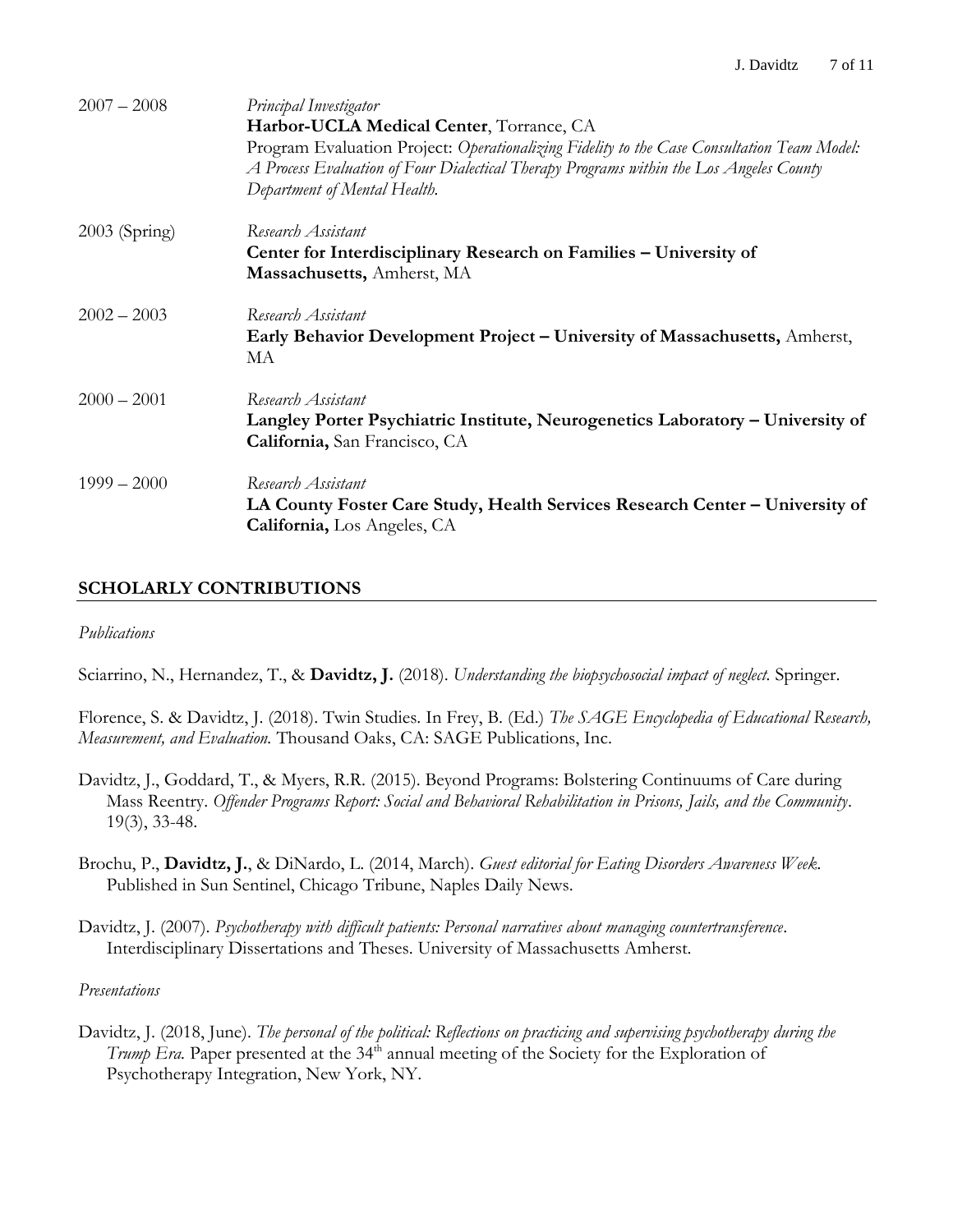- J. Davidtz 8 of 11 Solomonov, N., et al. (Organizer), McCarthy, K., et al., & **Davidtz, J.** (2018, June). *Psychotherapy research and clinical practice in the Trump Era*. Mini-Workshop presented at the 34<sup>th</sup> annual meeting of the Society for the Exploration of Psychotherapy Integration, New York, NY.
- Davidtz, J. (2017, March). *The intersubjective nature of countertransference and patient difficulty: implications for clinical training and supervision.* Invited presentation to interns, fellows and staff of the South Florida State Hospital Psychology Department, Pembroke Pines, FL.
- Davidtz, J. (2018, March). *The importance of the therapeutic relationship when treating individuals who are traumatized*. Invited guest speaker presentation for Mental Health Awareness Campaign 2.0 at Broward College.
- Davidtz, J. (2017, June). *The provider's experience of working with difficult patients: the importance of self-awareness in the clinical situation*. Invited presentation to faculty, psychiatry residents, psychology fellows, and psychology interns for FIU Department of Psychiatry Grand Rounds at Citrus Health.
- **Davidtz, J.** (Organizer), Policastro, S., & Sciarrino, N., & Farrell, K. (Discussant). (2017, May). *Three tales of*  complex PTSD: Clinical decision making in action. Symposium presented at the 33<sup>rd</sup> annual meeting of the Society for the Exploration of Psychotherapy Integration, Denver, CO.
- Davidtz, J. (2017, May). *Embracing ambiguity: integrative treatment of a patient with dissociative identity disorder*. Paper presented at the 33<sup>rd</sup> annual meeting of the Society for the Exploration of Psychotherapy Integration, Denver, CO.
- **Davidtz, J.** (Organizer), Walton, C., Levy, Y., & Fisher, C.E. (Discussant). (2017, May). *When aggression and*  culture intersect: the challenge of talking therapeutically about race. Symposium presented at the 33<sup>rd</sup> annual meeting of the Society for the Exploration of Psychotherapy Integration, Denver, CO.
- Davidtz, J. (2017, May). *Supervising while white: reflections on exploring race-related themes in clinical supervision*. Paper presented at the 33rd annual meeting of the Society for the Exploration of Psychotherapy Integration, Denver, CO.
- Fisher, C. E., Brochu, P., Dorfman, W. I., & **Davidtz, J.** (2017). *Diagnostic bias and the perception of aggression among doctoral-level trainees*. Poster session presented at the 125th American Psychological Association Annual Convention, Washington, DC.
- Fisher, C., **Davidtz, J.**, Dorfman, W., & Brochu, P. M. (2017). *Race and aggression: Exploring diagnostic decision making among doctoral level trainees*. Poster session presented at the 33rd Annual Conference of the Society for the Exploration of Psychotherapy Integration, Denver, CO.
- Davidtz, J. (2016, March). *The intersubjective nature of countertransference and patient difficulty: implications for clinical training and supervision.* Invited presentation to interns, fellows and staff of the South Florida State Hospital Psychology Department, Pembroke Pines, FL.
- Davidtz, J. (2016, October). *The intersubjective nature of countertransference and patient difficulty: implications for clinical training and supervision.* Presentation to interns and fellows in Psychology Services Center Internship and South Florida Consortium Internship Programs Professional Development Series, Nova Southeastern University, Fort Lauderdale, FL.
- Davidtz, J. (2016, June). *The threat of loss in psychotherapy: therapists' experiences of patient aggression and withdrawal*. Paper presented at the  $32<sup>nd</sup>$  annual meeting of the Society for the Exploration of Psychotherapy Integration, Dublin, Ireland.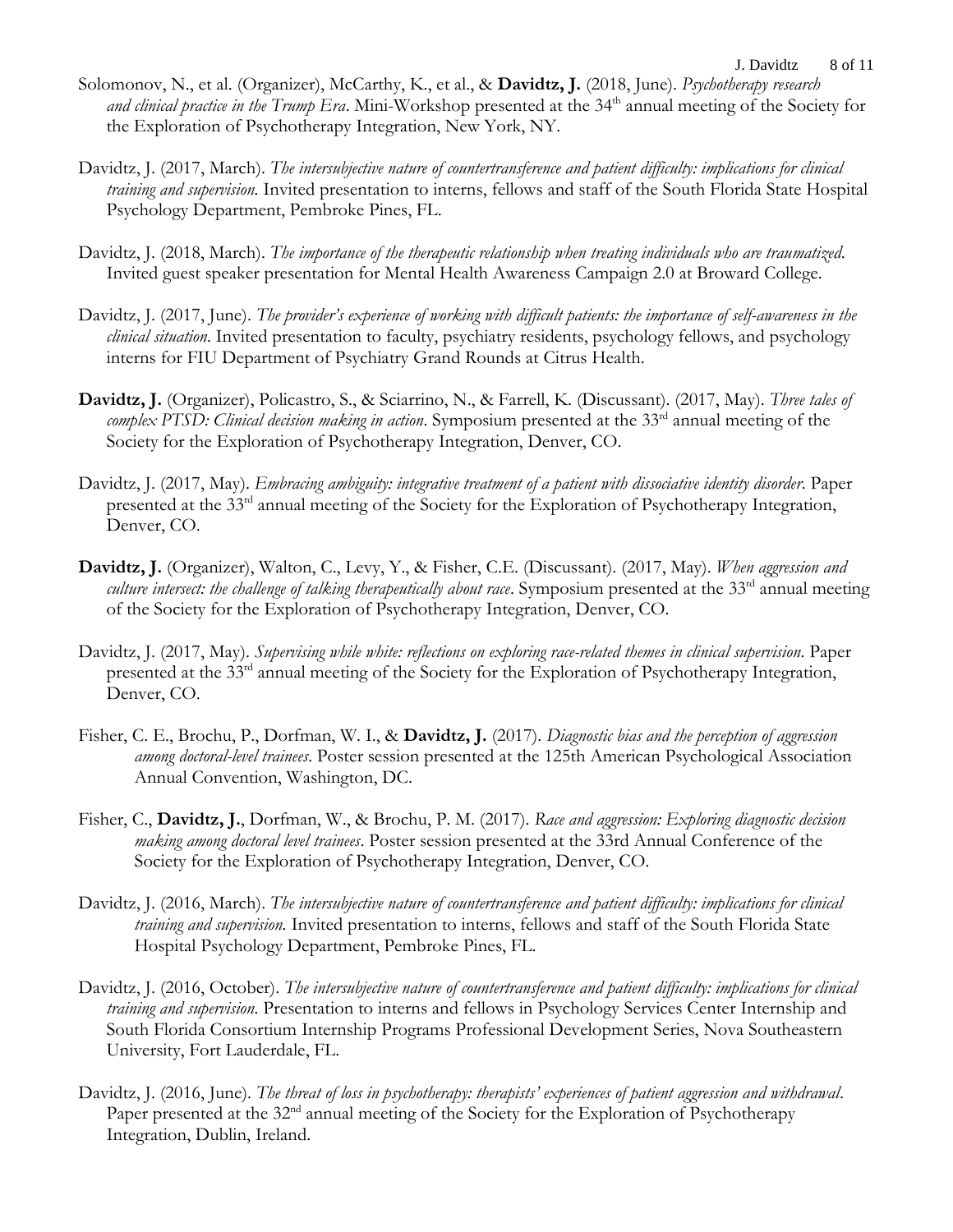- **Davidtz, J.** (Organizer), Silverberg, J., Fisher, C.E., Lefebre, J., & Policastro, S. (2016, June). *Optimizing therapist development under suboptimal conditions: beginning clinicians' experiences of training within the community mental health context*. Structured discussion presented at the 32<sup>nd</sup> annual meeting of the Society for the Exploration of Psychotherapy Integration, Dublin, Ireland.
- Constantino, M.J. (Organizer), Coyne, A.E., Santorelli, G.D., Romano, F.M., **Davidtz, J.** (Discussant). (June, 2016). *Interpersonal process in psychotherapy: the therapeutic alliance as a common facilitative factor and a theory-specific change agent.* Symposium presented at the 32<sup>nd</sup> annual meeting of the Society for the Exploration of Psychotherapy Integration, Dublin, Ireland.
- Jourdain, M.K., **Davidtz, J.**, & Schneider, B.A. (2016, June). *Mindfulness intervention for psychosis: a literature review.* Poster presented at the 32<sup>nd</sup> annual meeting of the Society for the Exploration of Psychotherapy Integration, Dublin, Ireland.
- Davidtz, J. (2016, June). *Introduction to dialectical behavior therapy.* Invited presentation at the School-related Psychological Assessments and Interventions Clinic didactic seminar, Nova Southeastern University, Fort Lauderdale, FL.
- Davidtz, J. (2016, May). *Complex PTSD: Diagnosis and Treatment*. Invited presentation at the 9<sup>th</sup> Annual Mental Health Expo Event: "Complex Trauma: Implications and Treatment Across the Lifespan," Albizu University, Miami FL.
- Davidtz, J. (2015, June). *Cultivating openness, curiosity, and tolerance for ambiguity: A prerequisite step in promoting integration in psychotherapy training*. Paper presented at the 31 st annual meeting of the Society for the Exploration of Psychotherapy Integration, Baltimore, MD.
- Davidtz, J. (2014, April). *If countertransference happens and the therapist doesn't perceive or manage it, does it still impact the therapy? A call to acknowledge the relevance of countertransference as a nonspecific, evidence-based phenomenon*. Paper presented at the 30<sup>th</sup> annual meeting of the Society for the Exploration of Psychotherapy Integration, Montreal, Quebec.
- Davidtz, J. (2014, March). *A relational approach to understanding and treating anorexia nervosa.* Invited presentation to the Eating Disorder Awareness Association March Meeting, Center for Psychological Studies, Nova Southeastern University, Fort Lauderdale, FL.
- Davidtz, J. (2014, February). *The role of interpersonal relationships in self-care.* Invited presentation to the Students for Stress Resilience Organization February Meeting, Center for Psychological Studies, Nova Southeastern University, Fort Lauderdale, FL.
- Salvador, A., Parekh, B., Lopez, T., & **Davidtz, J.** (2012, April). *An examination of addiction, Axis-II disorders and childhood trauma*. Poster presented at the Western Psychological Association 92<sup>nd</sup> Annual Convention, San Francisco, CA.
- Davidtz, J. (2012, February). *Cognitive Behavioral Analysis System of Psychotherapy: An integrative treatment program for chronic depression.* Continuing Education Faculty Lecture Series, Argosy University, Orange, CA.
- Davidtz, J. (2011, February). *Psychotherapy with difficult patients: Personal narratives about managing countertransference*. Original paper presented at Countertransference Symposium, Argosy University, Orange, CA.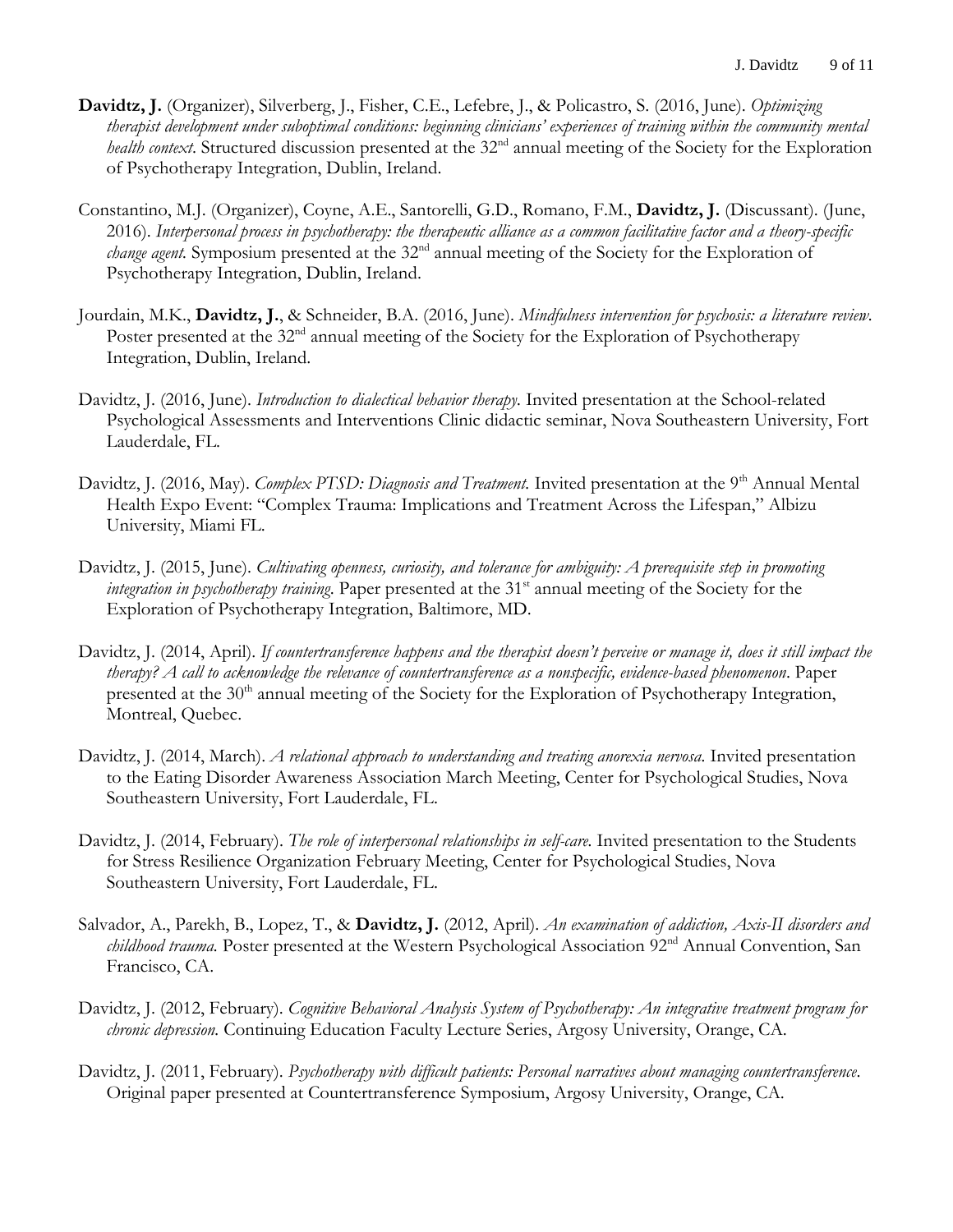- Davidtz, J. (2009, August). *Dialectical Behavior Therapy: An Introduction*. Invited in-service presentation to psychology interns and fellows, Department of Psychiatry, VA Long Beach Healthcare System.
- Davidtz, J. (2009, July). *Cognitive-Behavioral Therapy of Anxiety Disorders.* Presented to members of the Epilepsy Alliance of Orange County, Orange, CA.
- Glynn, S.M., Marder, S.R., Gilbert, E.A., Mueser, K.T., Kingdon, D.K., Kern, R.S., Penn, D.L., Lui, A., **Davidtz, J.**, & Magaro, M. (2009, May). *Cognitive Behavioral Therapy in Veterans with Schizophrenia: Overview of Study Design.* Poster presented at the 10<sup>th</sup> annual CBT for Psychosis Conference hosted by Aaron T. Beck, Philadelphia, PA.
- **Davidtz, J**., Arns, P.G., & McFarr, L.M. (2008, November). *Toward Operationalizing Fidelity to the Case Consultation Team Model: A Process Evaluation of Four Dialectical Behavior Therapy Programs.* Poster presented at the ISITDBT Annual Convention, Orlando, Florida.
- Ferriter, C., Williams, K.J., Lovato, L.D., **Davidtz, J**., & McFarr, L.M. (2008, November). *Impact of supervisees' reports of supervisor competency on supervision evaluation and patient outcomes.* Poster presented at the ABCT 42<sup>nd</sup> Annual Convention, Orlando, Florida.
- **Davidtz, J.** & McFarr, L. (2008, August). *Dialectical behavior therapy on inpatient units: Suggestions for preventing staff "splitting."* Invited in-service presentation, VA Long Beach Healthcare System.
- Furst, B. (Discussant), Barioni, R., **Davidtz, J**., Del-Pan, N., Marcus, M., & Quinn, J. (2008, July). Invited panelist representing Psychology at multidisciplinary Psychiatry inpatient case conference for a patient diagnosed with anorexia nervosa, Harbor-UCLA Medical Center.
- Davidtz, J. (2008, March). *The Inimitable Ms. P: Attachment, shaping, and a certain appreciation for calicos.* Clinical case presented to the case conference of the Division of Psychology, Department of Psychiatry, Harbor-UCLA Medical Center.
- Davidtz, J. (2007, April). *The changing face of transgender identity in late adulthood.* Clinical case presented to joint case conference of the Psychology, Psychiatry and Social Work Departments, Cambridge Health Alliance/Harvard Medical School, Cambridge, MA. Consultant: Marshall Forstein, M.D.
- Davidtz, J. (2005, May). *Therapist preconceptions of borderline personality disorder: Implications for the development of a therapeutic alliance*. Paper presented at the 21<sup>st</sup> annual meeting of the Society for the Exploration of Psychotherapy Integration, Toronto, Ontario.
- Constantino, M. J. (Chair), Greenberg, R. P., & **Davidtz, J.** (2005, May). *Expectations in psychotherapy: Therapist responsiveness to an undervalued common treatment factor.* Symposium presented at the 21st annual meeting of the Society for the Exploration of Psychotherapy Integration, Toronto, Ontario.

## *Manuscripts in preparation*

Myers, R., Davidtz, J., & Goddard, T. (in preparation). Reattaching Young People in Trouble with the Law: Young People, Harm, and Progressive Youth Justice. *For Special Issue of Social Justice, A Journal of Crime, Conflict, and World Order: Charting a New Course for Youth Justice: Beyond Risk and Punitiveness.*

Davidtz, J. (in preparation): *Graduate study in clinical psychology: the struggle for authenticity, balance and the tolerance of ambiguity.*